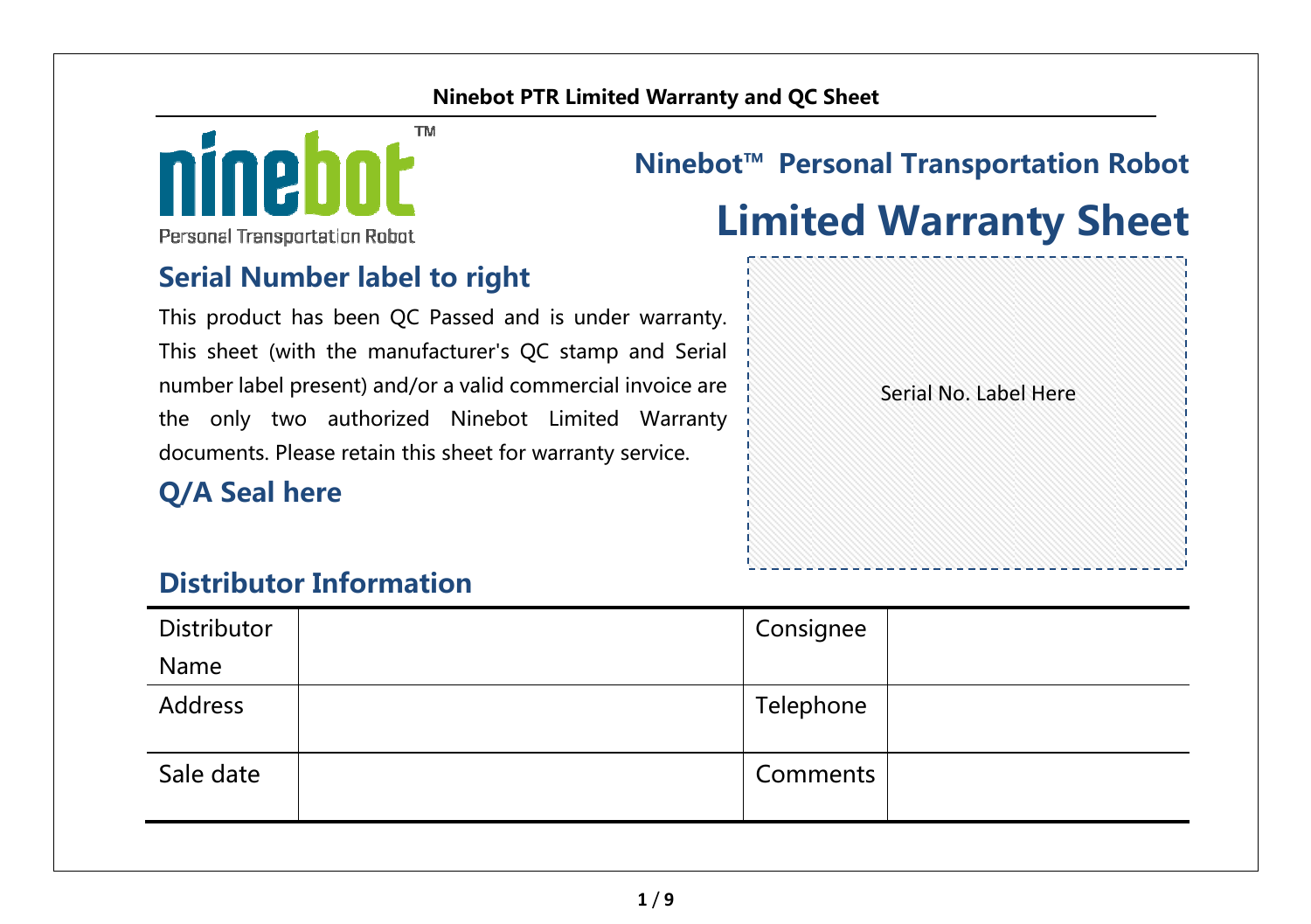## **Extended Warranty Records**

| #1 | Start date |  |
|----|------------|--|
| #2 | Start date |  |
| #3 | Start date |  |

**Service Contact InformationWebsite: www.ninebot.com Global service E-mail: service@ninebot.com Skype: service@ninebot.com Telephone: +86-10-84828002** 

#### **These service contacts are subject to change.**

**Please visit www.ninebot.com for up-to-date information.**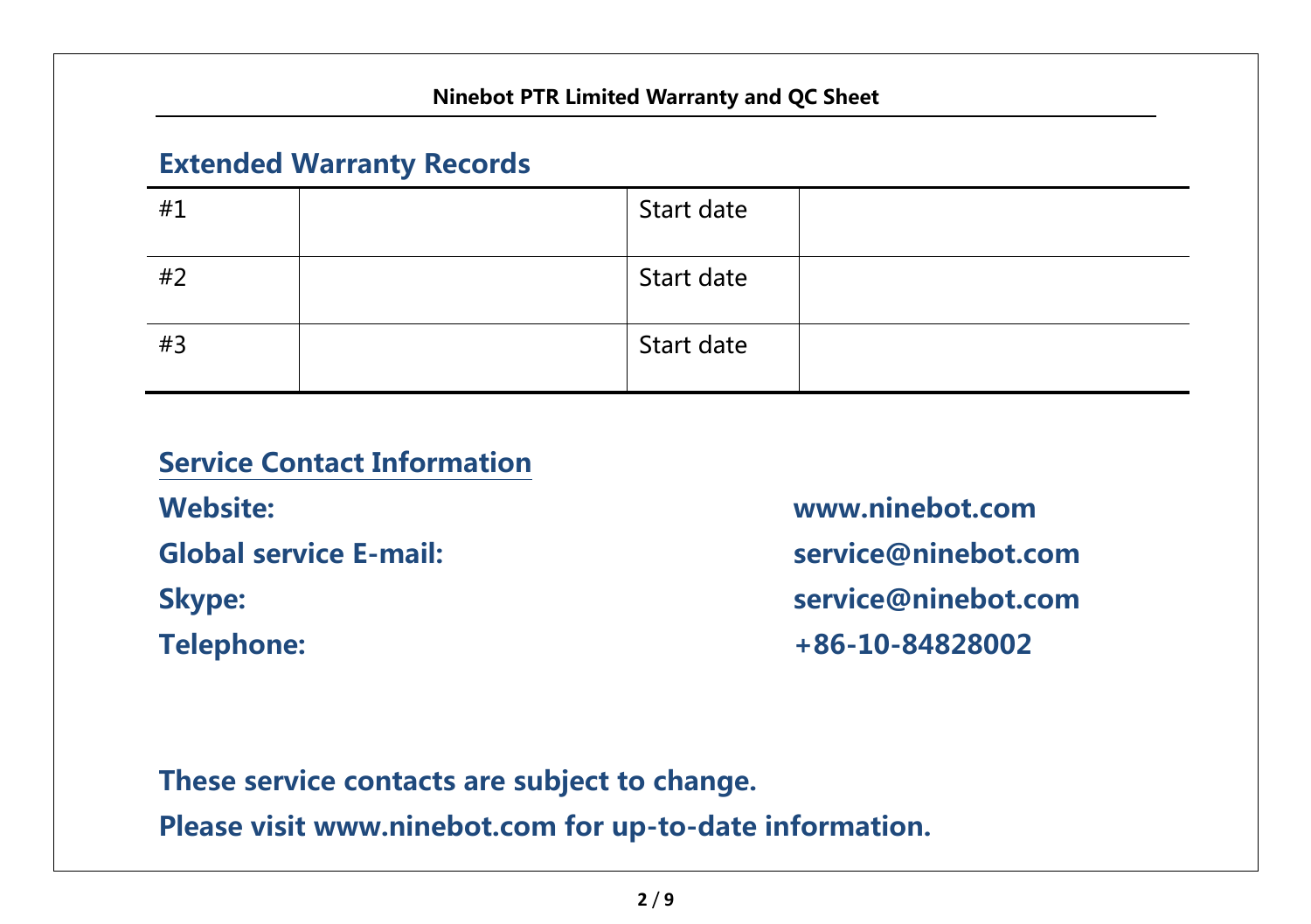| Date | Problem & Solution | Type                          | Service     | Comments |
|------|--------------------|-------------------------------|-------------|----------|
|      |                    |                               | Center Seal |          |
|      |                    | Warranty<br>covered<br>$\Box$ |             |          |
|      |                    | With costs $\Box$             |             |          |
|      |                    |                               |             |          |
|      |                    |                               |             |          |
|      |                    | Warranty<br>covered<br>$\Box$ |             |          |
|      |                    | With costs $\Box$             |             |          |
|      |                    |                               |             |          |
|      |                    |                               |             |          |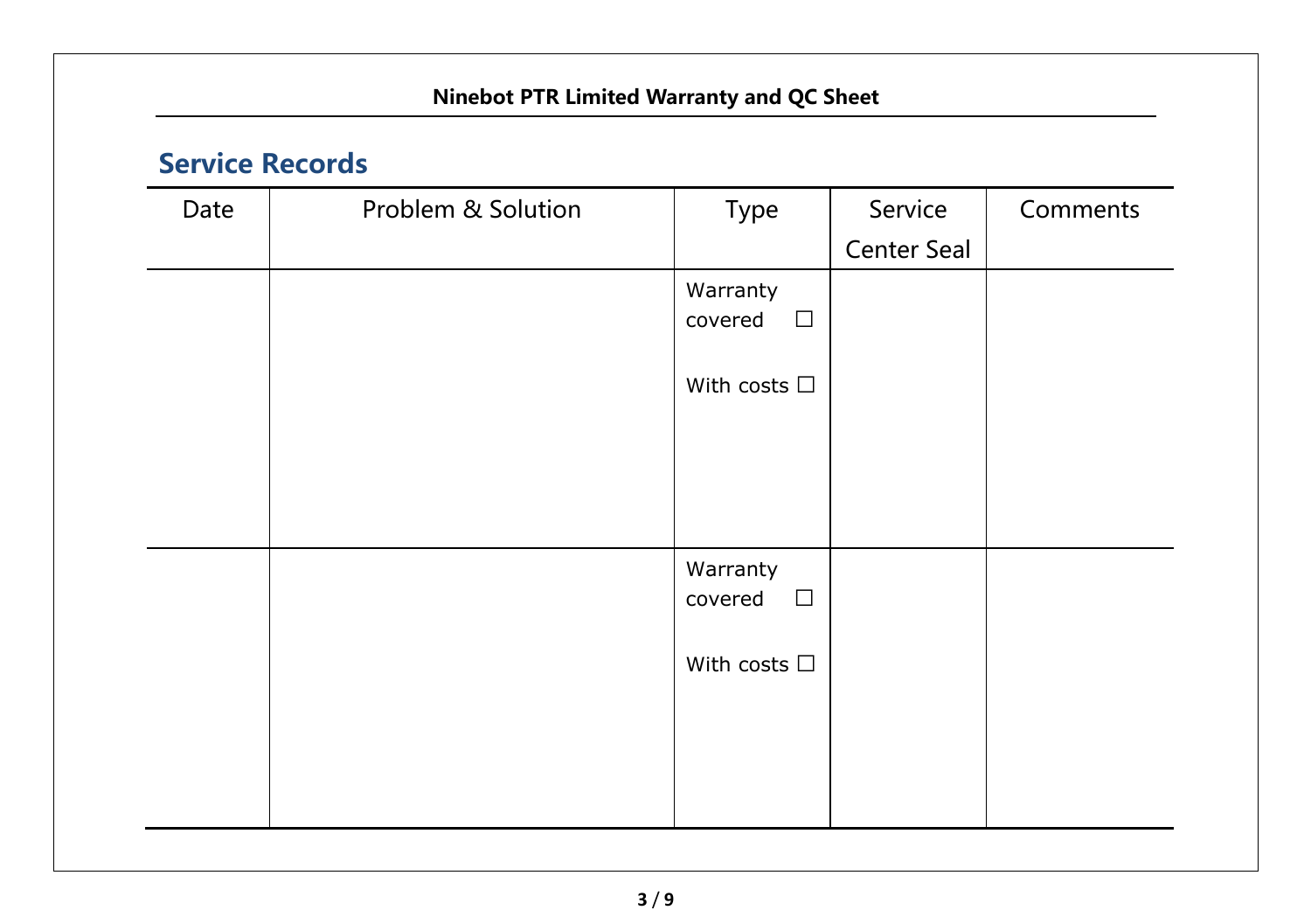| Date | Problem & Solution | Type                          | Service     | Comments |
|------|--------------------|-------------------------------|-------------|----------|
|      |                    |                               | Center Seal |          |
|      |                    | Warranty<br>covered<br>$\Box$ |             |          |
|      |                    | With costs $\Box$             |             |          |
|      |                    |                               |             |          |
|      |                    | Warranty<br>covered<br>$\Box$ |             |          |
|      |                    | With costs $\Box$             |             |          |
|      |                    |                               |             |          |
|      |                    |                               |             |          |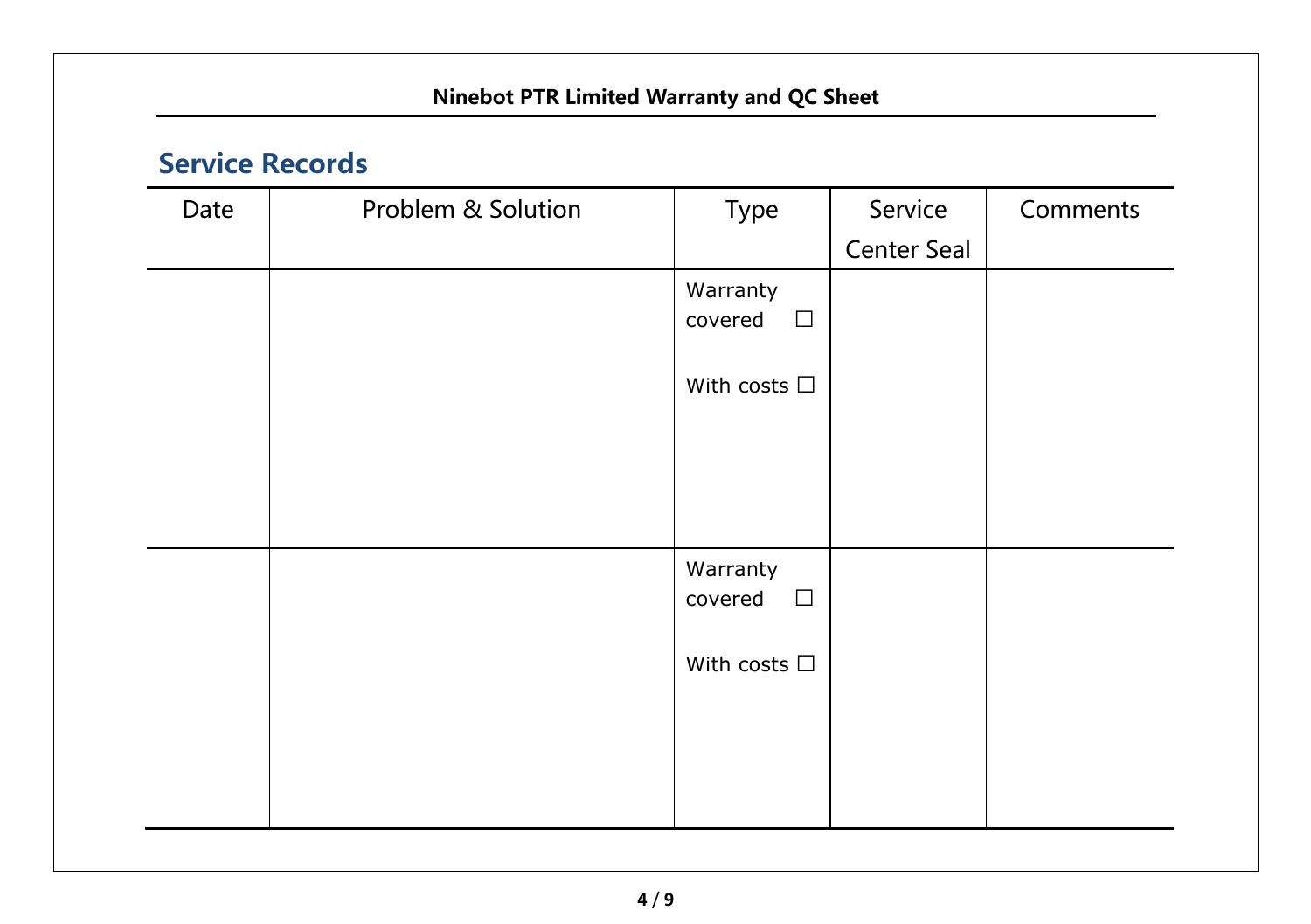| Date | Problem & Solution | Type                          | Service     | Comments |
|------|--------------------|-------------------------------|-------------|----------|
|      |                    |                               | Center Seal |          |
|      |                    | Warranty<br>covered<br>$\Box$ |             |          |
|      |                    | With costs $\Box$             |             |          |
|      |                    |                               |             |          |
|      |                    | Warranty<br>covered<br>$\Box$ |             |          |
|      |                    | With costs $\Box$             |             |          |
|      |                    |                               |             |          |
|      |                    |                               |             |          |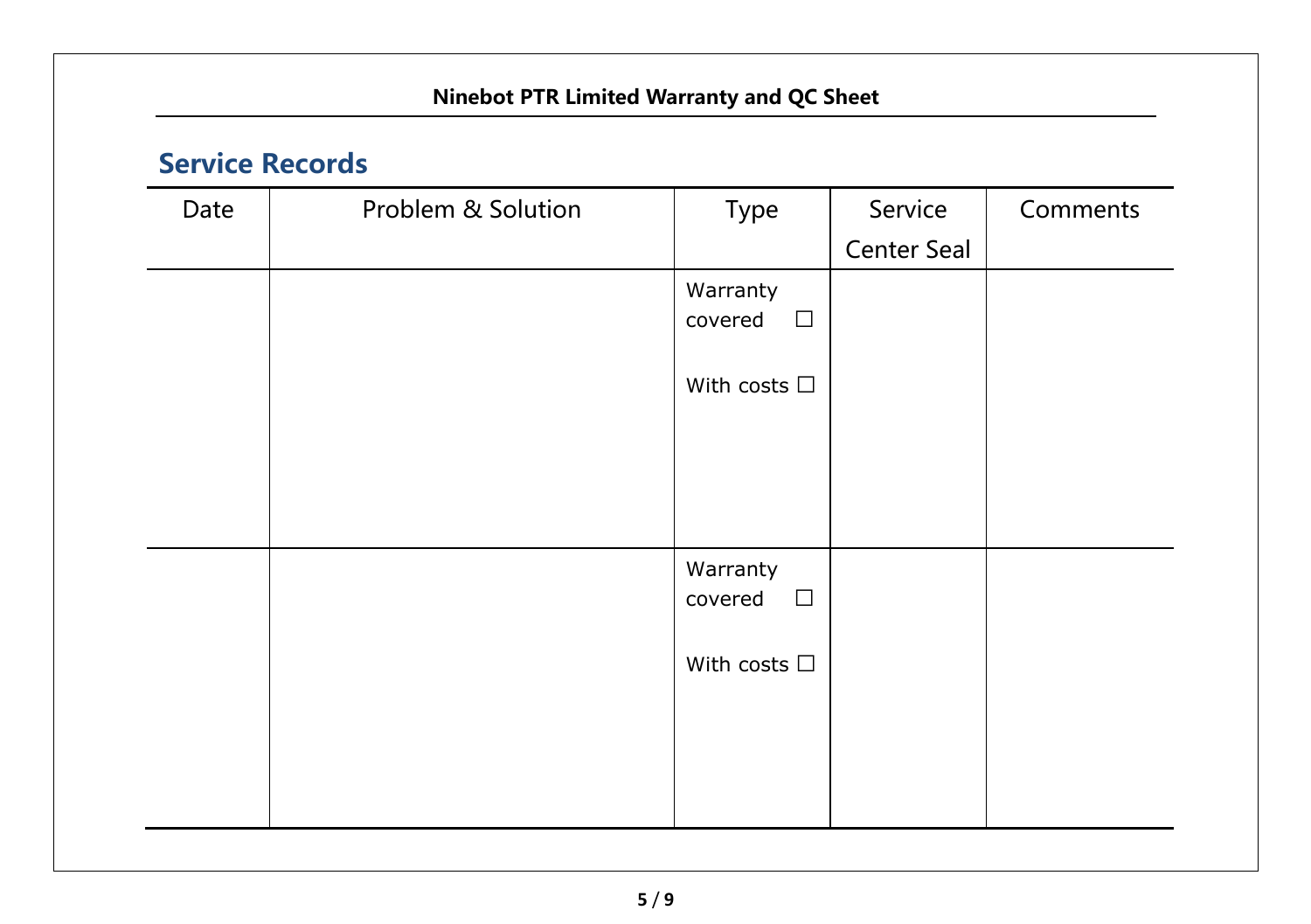| Date | Problem & Solution | Type                          | Service     | Comments |
|------|--------------------|-------------------------------|-------------|----------|
|      |                    |                               | Center Seal |          |
|      |                    | Warranty<br>covered<br>$\Box$ |             |          |
|      |                    | With costs $\Box$             |             |          |
|      |                    |                               |             |          |
|      |                    | Warranty<br>covered<br>$\Box$ |             |          |
|      |                    | With costs $\Box$             |             |          |
|      |                    |                               |             |          |
|      |                    |                               |             |          |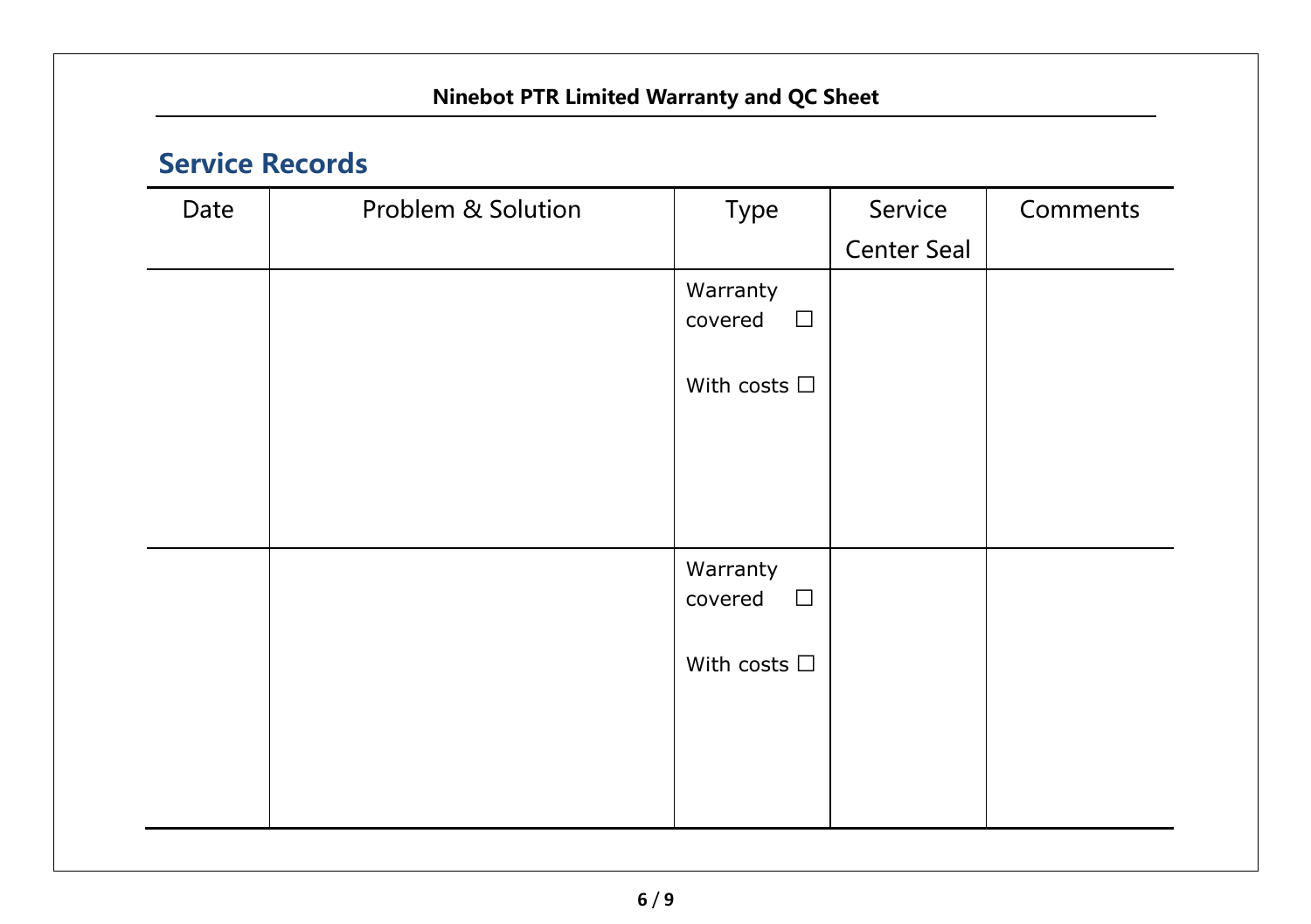# **Ninebot™ Limited Warranty Terms**

Ninebot provides the following limited warranty for purchasers of Ninebot personal transportation robots (referred to hereafter as Ninebot).

### **Warranty Period and Details**

The warranty period starts from the date of delivery to the original purchaser (recorded on the invoice). If an invoice is not available, this period will start 90 days after the date of manufacture (recorded on the mainframe serial number and on the cover of this document).

Ninebot quarantees:

- $\bullet$ The Ninebot mainframe, the operation bar, the gearbox, and the foregoing separately purchased parts against defects in materials and workmanship for a period of one year.
- $\bullet$ The battery pack, onboard charger, the remote key, and the foregoing separately purchased parts against defects in materials and workmanship for a period of 180 days.
- $\bullet$  The rim and tire, fender, all external resin or rubber parts, footmats, other accessories and the foregoing separately purchased parts against defects in materials and workmanship for a period of 90 days.

If the warranty expires, Ninebot or its authorized service provider may charge necessary costs to the purchaser/owner for repairs and/or parts.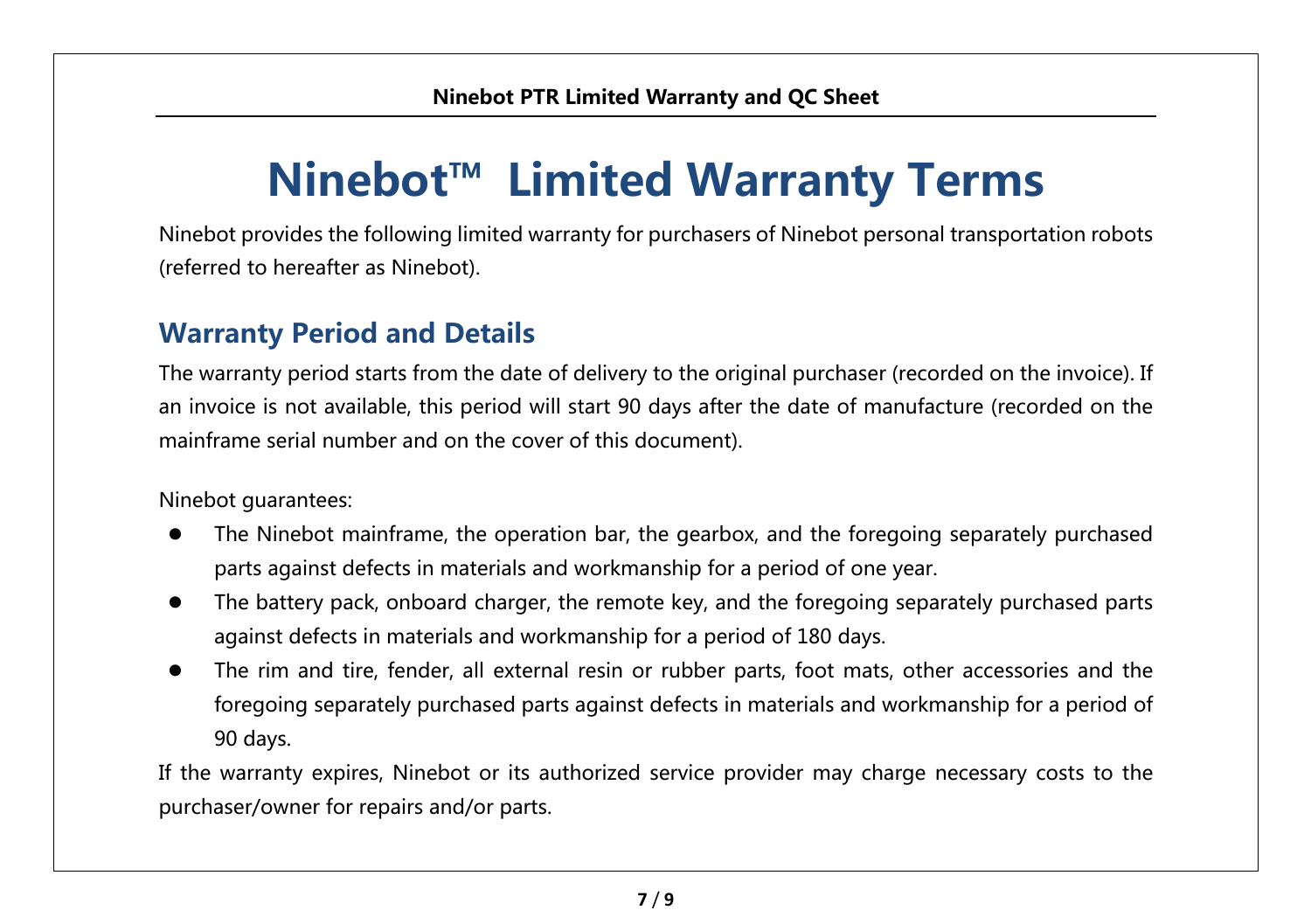#### **Ninebot PTR Limited Warranty and QC Sheet**

This Limited Warranty does not cover damage to a Ninebot, component part, or accessory caused by any of the following:

- e All external causes such as (without limitation) dropping, accident, collision, fire, immersion in water, freezing, or striking objects.
- e Misuse such as riding over obstacles, over loading, racing, or otherwise using the Ninebot, component part, or accessory contrary to the instructions and warnings contained in the User Manual (included in the original product package) issued by Ninebot.
- e Altering or modifying the Ninebot, component part, or accessory; loosening or opening the mainframe cover plate of the Ninebot or otherwise accessing the components within the mainframe (driver boards, balance sensor board, motors, gear box, and internal wiring) without authority from Ninebot; deterioration of paint, trim, and appearance items that results from use and/or exposure to the elements.
- e Cleaning with a high-pressure water system, abrasives, or solvents.

#### **Service Method**

To obtain repair or replacement under this Limited Warranty, the purchaser/owner must contact an authorized Ninebot distributor, dealer within the applicable limited warranty period. Find the closest authorized distributor or dealer at www.ninebot.com. If you are unable to contact your local authorized dealer, please call Ninebot directly at +86-10-84828002 or email sales@ninebot.com. If shipping the Ninebot or its parts is necessary, the shipping cost shall be paid by the purchaser/owner. The authorized